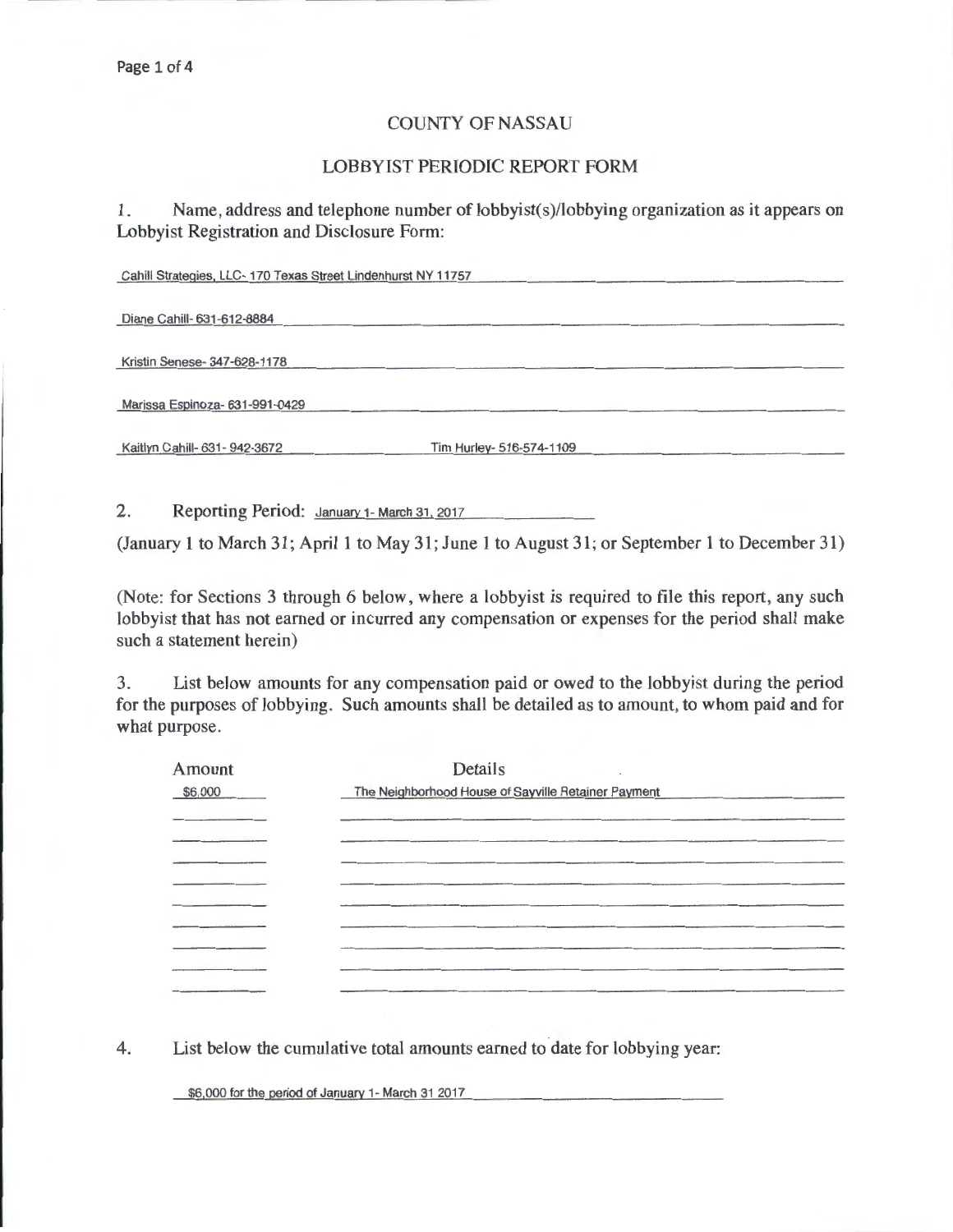5. List below amounts for any expenses expended or incurred by the lobbyist during the period for the purposes of lobbying. Such amounts shall be detailed as to amount, to whom paid and for what purpose.

| Amount | Details                                                                                                                                                                                                                       |
|--------|-------------------------------------------------------------------------------------------------------------------------------------------------------------------------------------------------------------------------------|
| \$400  | <b>Lobbying Registration Fees</b>                                                                                                                                                                                             |
| ______ |                                                                                                                                                                                                                               |
|        | the control of the control of the control of the control of the control of the control of the control of the control of the control of the control of the control of the control of the control of the control of the control |
|        |                                                                                                                                                                                                                               |
|        |                                                                                                                                                                                                                               |
|        |                                                                                                                                                                                                                               |
|        |                                                                                                                                                                                                                               |
|        | the contract of the contract of the contract of the contract of the contract of the contract of the contract of                                                                                                               |
|        |                                                                                                                                                                                                                               |
|        |                                                                                                                                                                                                                               |

6. List below the cumulative total amounts expended to date for lobbying year:

\$400 for Lobbying Registration Fees

(In lieu of completing 7 through 10 below, you may attach a copy of your Lobbyist Registration and Disclosure Form, provided the information has not changed.)

7. List whether and where the lobbyist(s)/lobbying organization is registered as a lobbyist (e.g. Nassau County, New York State):

8. Name, address and telephone number of client(s) by whom, or on whose behalf, the lobbyist is retained, employed or designated.

<u> 1980 - John Harry Barnett, mars ar yn y brening yn y brening yn y brening yn y brening yn y brening y brening</u>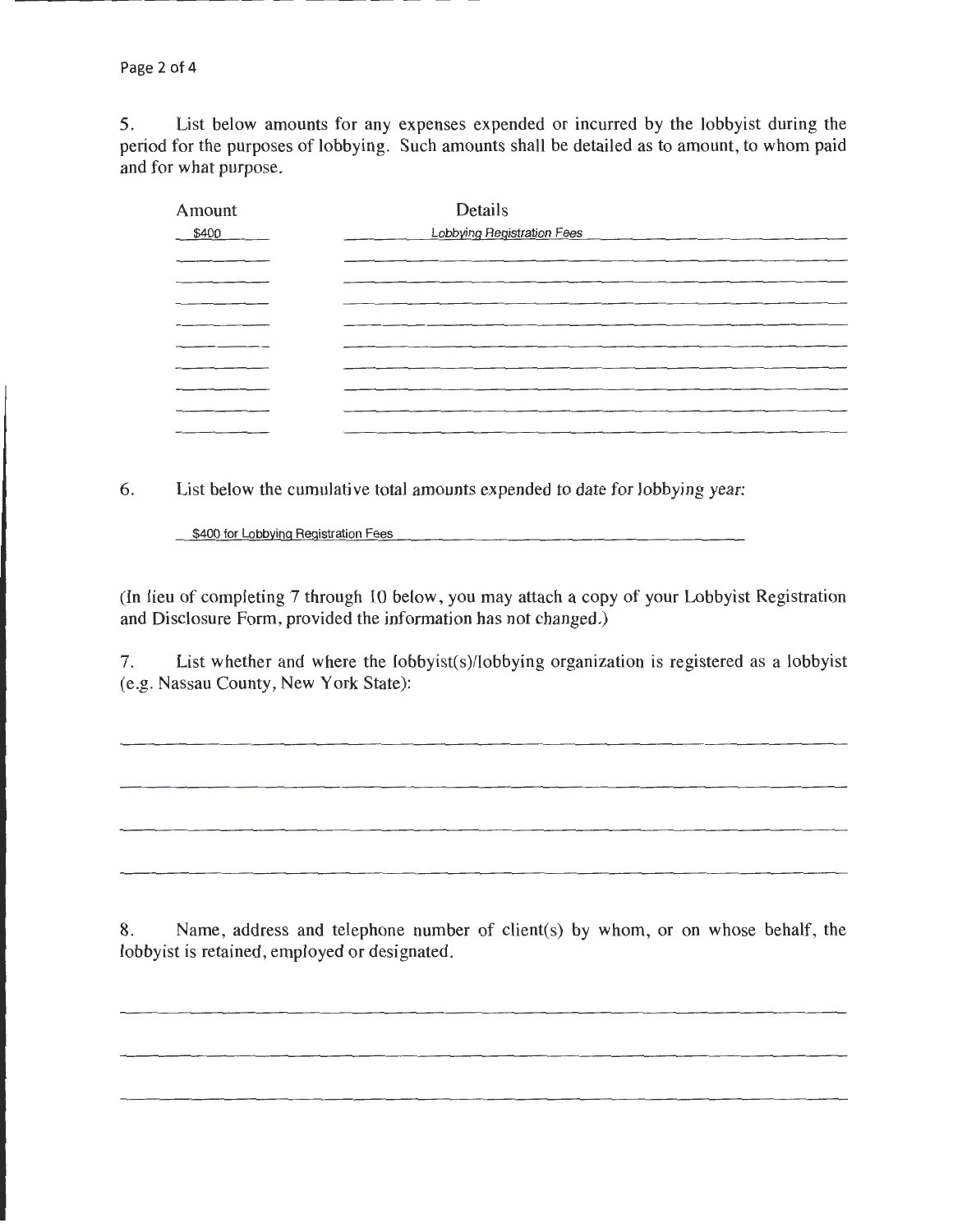9. Describe lobbying activity conducted, or to be conducted, in Nassau County, and identify client(s) for each activity listed, during the Reporting Period.

10. The name of persons, organizations or governmental entities before whom the lobbyist has lobbied during the period.

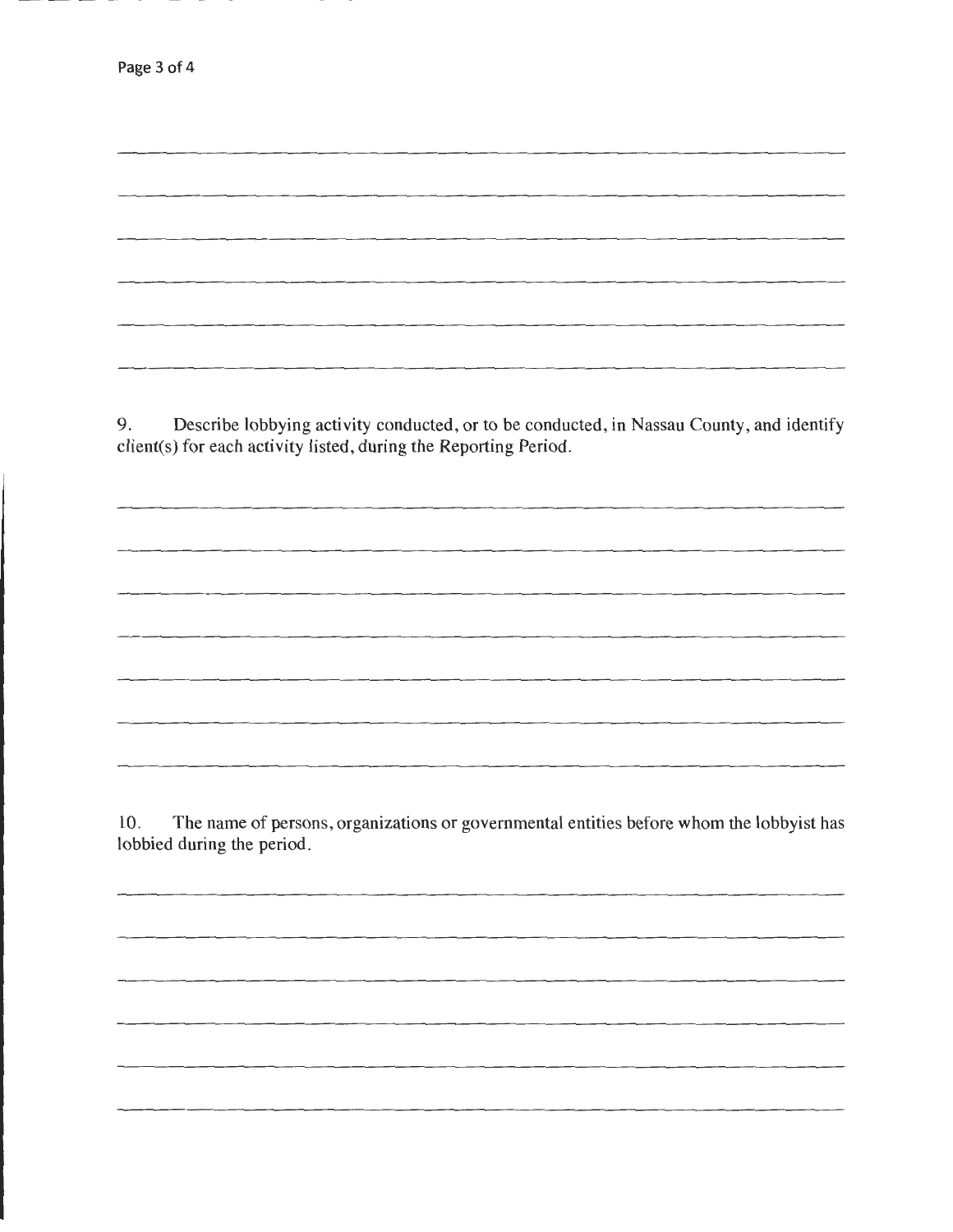I understand that copies of this form will be sent to the Nassau County Department of Information Technology ("IT") to be posted on the County's website.

I also understand that upon termination of retainer, employment or designation I must give written notice to the County Attorney within thirty (30) days of termination.

VERIFICATION: I certify that all statements made on this statement are true, correct and complete to the best of my knowledge and belief and I understand that the willful making of any false statement of material fact herein will subject me to the provisions of law relevant to the making and filing of false instruments and will render such statement null and void.

Dated:  $\alpha$ pul 132017

Signed:

their Se

Print Name:

Title:

Kristin Senese

| <b>STATE OF NEW YORK</b>        |     |    |
|---------------------------------|-----|----|
| COUNTY OF NASSAU                | SS: |    |
|                                 |     |    |
|                                 |     |    |
| Sworn to before me this         |     |    |
| Day of $\overline{\phantom{a}}$ |     | 20 |
|                                 |     |    |
|                                 |     |    |

 $\bigcup$ **NOTARY PUBLIC** 

BRENDA GODDEN-FRANCIS Notary Public, State of New York No. 01G0505908l Qualified In Queens C~ Commission Expires April *c?rJ* <sup>18</sup>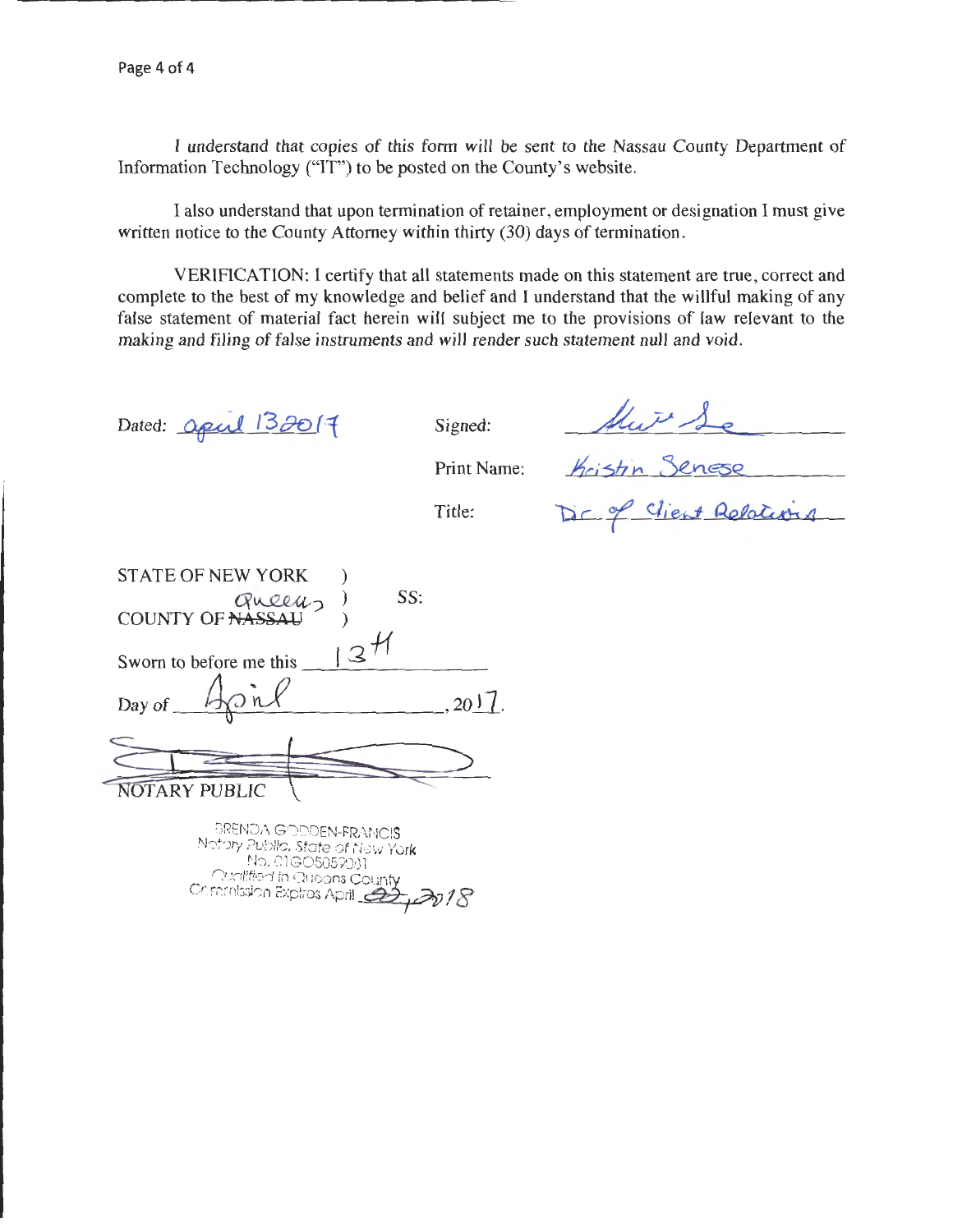

## **COUNTY OF NASSAU**

## LOBBYIST REGISTRATION AND DISCLOSURE FORM

Name, address and telephone number of lobbyist(s)/lobbying organization. The term  $\mathbb{L}$ "lobbyist" means any and every person or organization retained, employed or designated by any client to influence - or promote a matter before - Nassau County, its agencies, boards, commissions. department heads, legislators or committees, including but not limited to the Open Space and Parks Advisory Committee and Planning Commission. Such matters include, but are not limited to, requests for proposals, development or improvement of real property subject to County regulation, procurements. The term "lobbyist" does not include any officer, director, trustee, employee, counsel or agent of the County of Nassau, or State of New York, when discharging his or her official duties.

**Cahill Strategies LLC** 170 Texas Street Lindenhurst NY, 11757

Diane Cahill- 631.612.8884 Kristin Senese-347.628.1178 Marissa Espinoza-631.991.0429 Kaitlyn Cahill- 631.942.3672 Tim Hurley- 516.574.1109

 $\overline{a}$ . List whether and where the person organization is registered as a lobbyist (e.g., Nassau County, New York State):

New York State Suffolk County Nassau County

Name, address and telephone number of client(s) by whom, or on whose behalf, the  $\mathfrak{Z}$ . lobbyist is retained, employed or designated:

Rev. 3-2016